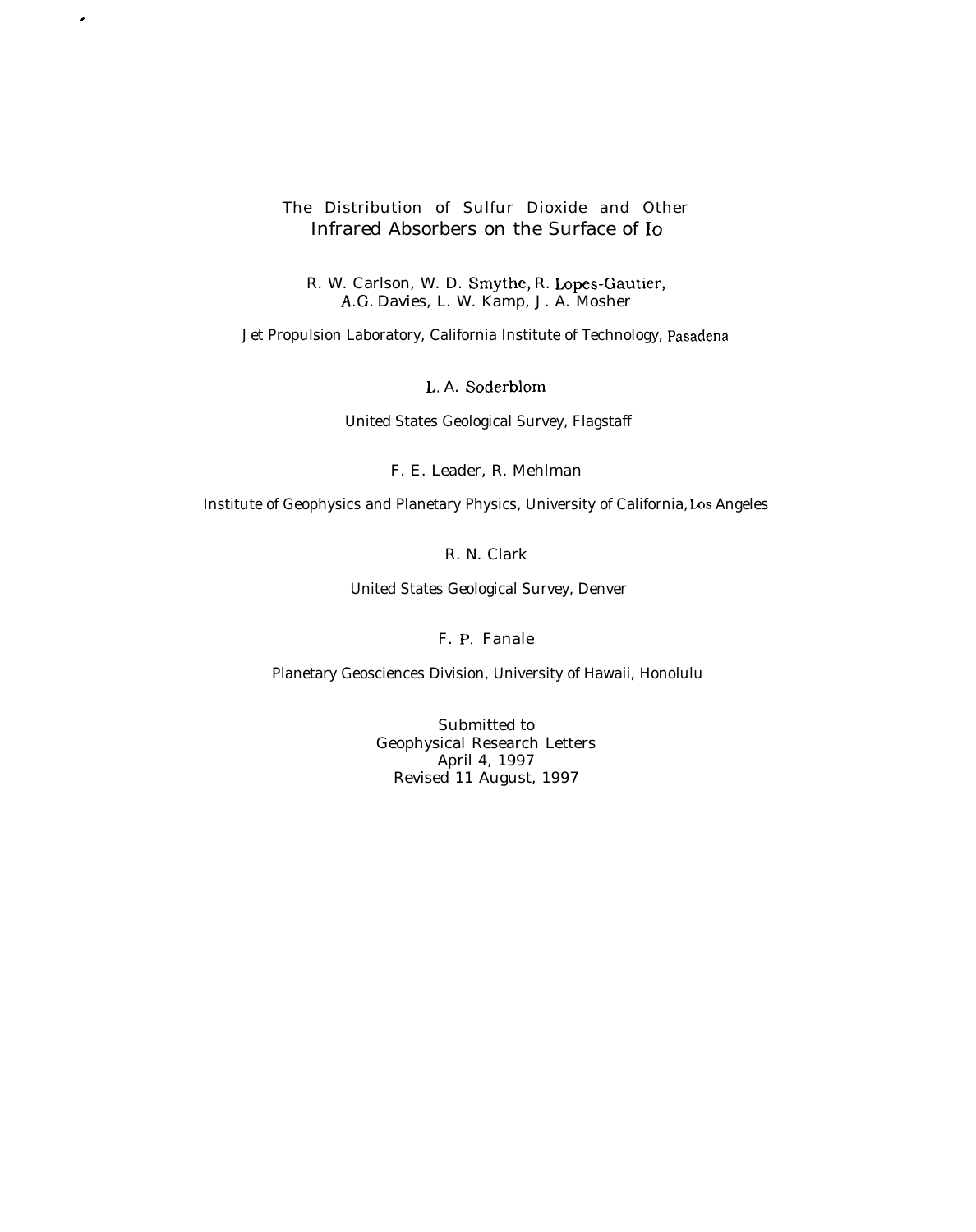## Abstract

The Galileo Near Infrared Mapping Spectrometer was used to investigate the distribution and properties of sulfur dioxide over the surface of Io, and qualitative results for the anti-Jove hemisphere are presented here. S02, existing as a frost, is found almost everywhere, but with spatially variable concentration. The exceptions are volcanic hot spots, where high surface temperatures promote rapid vaporization and can produce  $SO<sub>2</sub>$ -free areas. The pervasive frost, if fully covering the cold surface, has characteristic grain sizes of 30 to  $100 \mu m$ , or greater. Regions of greater sulfur dioxide concentrations are found. The equatorial Colchis Regio area exhibits extensive snowfields with large particles (250 to 500  $\mu$ m diameter, or greater) beneath smaller particles. A weak feature at  $3.15 \mu m$  is observed and perhaps due to hydroxides, hydrates, or water. A broad absorption in the 1  $\mu$ m region, which could be caused by iron-containing minerals, shows a concentration in Io's southern polar region, with an absence in the Pele plume deposition ring.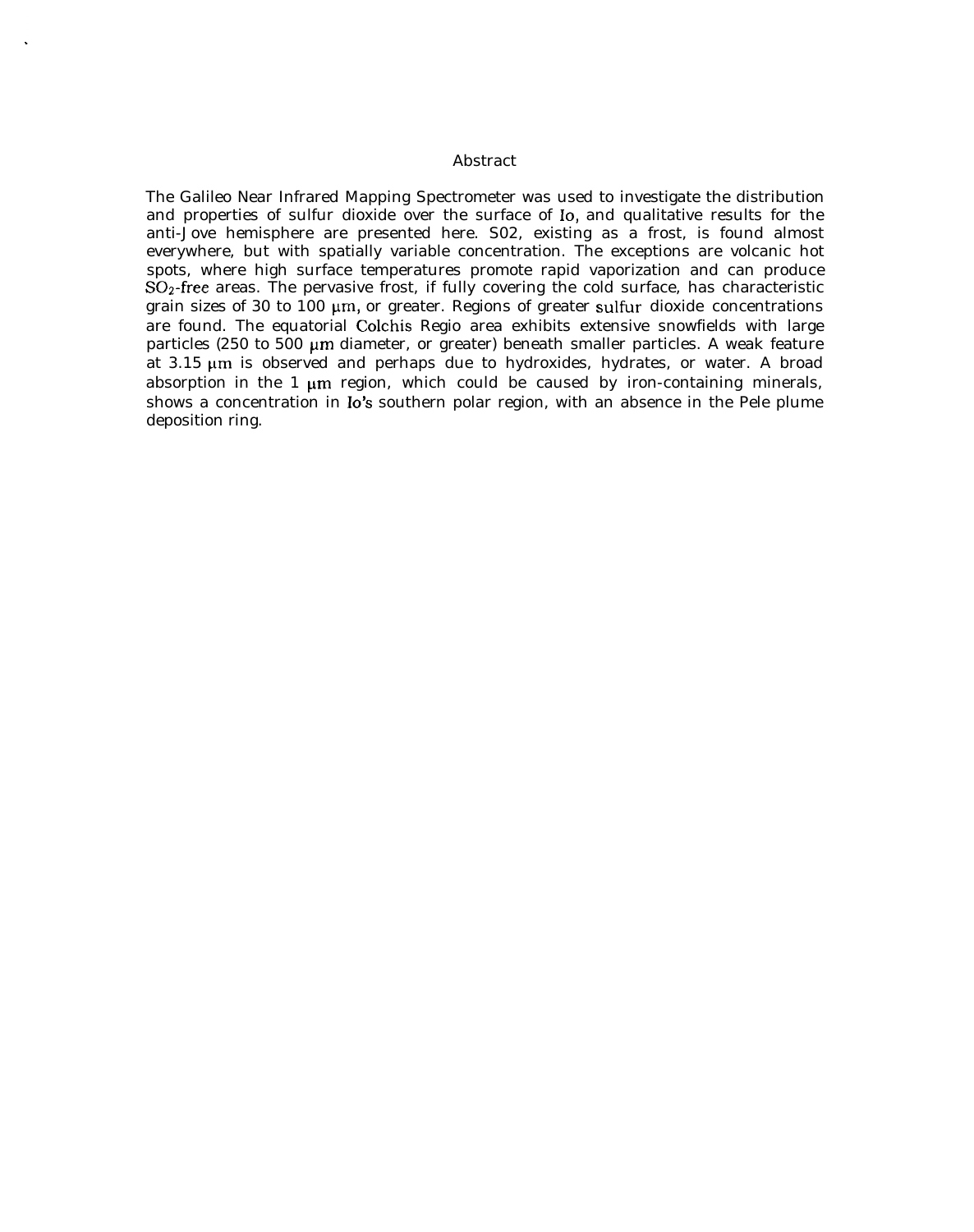The distribution of condensed sulfur dioxide over the surface of Io is of interest because of its direct relationship to Io's active volcanoes, which vent gaseous  $SO_2$  into the plumes, from which it subsequently deposits onto the cooler surface. The tenuous atmosphere (Lellouch et al., 1992; Ballester et al., 1994) can also play an important role, redistributing the material through sublimation, transport, and recondensation. The role of regional cold traps to sustain  $SO_2$  snowfields (Fanale et al., 1982), Kerton et al., 1996) and their relation to local heat flow (McEwen, 1995), are important considerations, as well as the formation of ephemeral deposits migrating under solar influence (Hapke, 1989).

The surface distribution has been studied using ultraviolet and visible reflectance measurements (Nash et al., 1980; Nelson et al., 1980; McEwen, 1988, 1995; Sartoretti et al., 1994) and through infrared spectroscopy (e.g. Howell et al., 1984), but these studies provide conflicting descriptions of the  $SO<sub>2</sub>$  distribution. In the latter work, sulfur dioxide was inferred to be widely distributed and present in most terrains, in contrast to the preferential equatorial distribution suggested by direct imaging (McEwen, 1988, 1995). Ultraviolet measurements show significantly less  $S02$  coverage (10-25%, Nash et al., 1980) than do infrared spectra (50-85°/0, Howell et al., 1984).

In this work we use measurements by the *Galileo* Near Infrared Mapping Spectrometer (NIMS, see Carlson et al., 1992) to study the abundance of  $SO<sub>2</sub>$  over the anti-Jovian surface and investigate the distribution of other infrared absorbers. We use data from an observational sequence (termed G21NHRSPEC) obtained on 07 September 1995 during the second orbit around Jupiter. Among our many Io observations, we concentrate *on* these particular data because they were obtained at the highest NIMS spectral coverage (408 wavelength channels) and with relatively good spatial resolution (220 ktn per pixel), and because they include the interesting Pele - Pillan region and Colchis Regio, The subspacecraft point on Io during these measurements was near the equator and at 210° W, while the phase angle was 0.8-1.6°.

NIMS reflectance spectra of 10 show an abundance of features (see Fig. 1), most of which can be identified with condensed  $SO<sub>2</sub>$  using the molecular band assignments of Schmitt et al. (1994) and Nash and Betts (1995).

Other absorbers are evident in the spectra. A broad absorption in the 1.0 - 1.3  $\mu$ m region, also shown in earlier spectra by Pollack et al. ( 1978), may be due to minerals containing iron, since ferrous materials show ubiquitous absorption in this region. The specific mineral(s) causing this feature in Io's spectrum is uncertain; Pollack et al. suggested iron-containing salts or feldspars. The distribution of this unknown absorber is discussed later.

The spectra show a weak but persistent absorption feature at  $3.15 \mu m$ , and is probably the same feature previously reported by Salama et al. (1990) and Sand ford et al. (1994), who give positions of  $3.12 \mu m$  and  $3.16 \mu m$  respectively. It is tempting to ascribe the O-H stretch transition to this absorption, implying hydrated minerals, hydroxides, or even water. (H20 impurities in laboratory-grown  $SO<sub>2</sub>$  frosts show an absorption band centered at approximately 3.1 pm, c,f. Nash and Betts, 1995). If this feature is due to water, then it is a trace constituent whose concentration can be crudely estimated. Assuming that the oscillator strength for the  $v_3$  transition of water is approximately the same for the condensed and gaseous state, then for a measured equivalent width of -0.5 cm-1, a band strength of -200 cm-l per cm-atm (Pugh and Rae, 1976), and assuming that the average reflected photon suffers ten scattering events by millimetersize  $SO_2$  grains (see below), then an abundance of  $-4$  ppm is found, Salama et al.  $(1990)$ , suggesting that this feature is due to clusters of  $H<sub>2</sub>O$  in sulfur dioxide ice,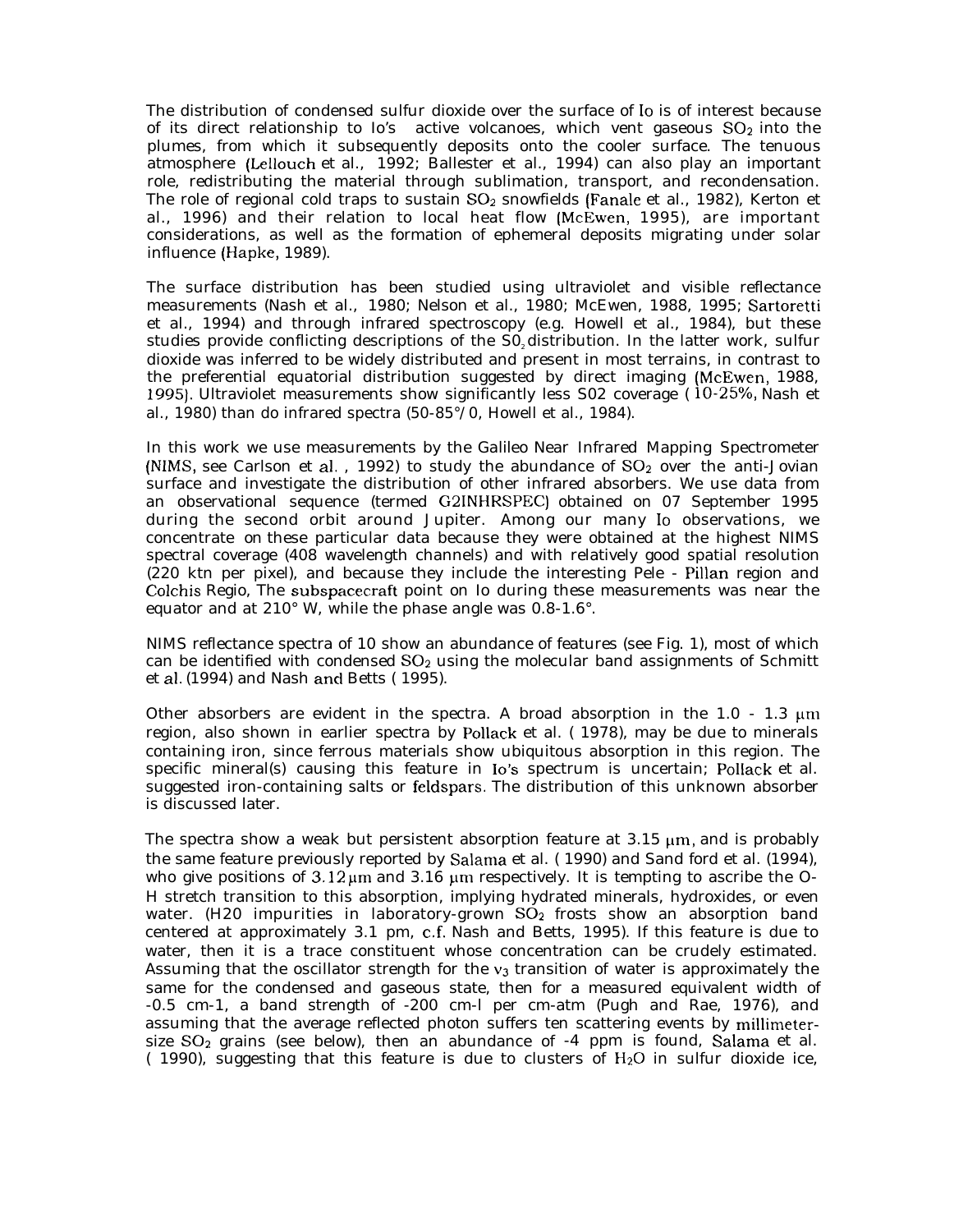estimated a water abundance of 1000 ppm. Laboratory work is needed to constrain the identification the  $3.15 \mu m$  feature and derive abundances.

We now consider the spectrum and surface distribution of S02. The proper way to analyze the spectral data to determine abundances is to fit the entire spectrum with a radiative transfer model that includes areal (linear) and intimate mixing of other material, and allows for the vertical layering of grain sizes and impurity concentration. Such an analysis is beyond the scope of this report; here we provide merely a qualitative description of the sulfur dioxide distribution, using the depth of the strong  $4.07 \mu m$ band and the equivalent widths for others to derive some interesting limits and show indications of vertical structure in the S02 snowfields.

We first note that the strong signature of sulfur dioxide, the intense 4.07  $\mu$ m ( $v_1 + v_3$ ) band, is present over all observed areas, except in regions of volcanic activity, where temperatures are high ancl sublimation rates are rapid. Even in these hot areas, with the limited spatial resolution of these data, few spectra are completely free of sulfur dioxide absorption. All observed wavelengths at the minima of the strong  $v_1 + v_3$  band occur at 4.065  $\mu$ m  $\pm$  0.013  $\mu$ m, consistent with Laboratory frost spectra and inconsistent with adsorbed SO<sub>2</sub>, for which the absorption minimum is shifted to  $\sim$  4.04  $\mu$ m (Nash and Betts, 1995). Thus, the dominant form of sulfur dioxide - at least for the hemisphere observed here - is frost, and this frost occurs widely over the surface. Both of these findings agree with Howell et al. (1984).

The absorption coefficient for the  $4.07 \mu m$  band is quite large (Schmitt et al., 1994), so it is surprising that the center of this band in 10's spectrum never becomes completely dark. There are four possibilities for this behavior: 1) The band is saturated, but surface thermal emission produces the non-zero intensity. While this may be true for portions of the surface, we know from nightside measurements that it cannot be the major contributor. 2) There is areal or intimate mixing with other material which is bright at 4.07 **microns, for example sulfur and related** oxides (Hapke, 1989), 3) A surface layer of fine-grained sulfur dioxide, for which the small path lengths through the grains make absorption less important and can produce a moderately reflective scattering surface, even in the core of the band (Schmitt et al., 1994). 4) Existence of a thin, non-scattering glaze of S02 which *covers* a scattering surface.

While we cannot distinguish between the last three possibilities, we can place limits on the  $SO_2$  surface grain sizes or glaze thickness. For the small particle scattering case  $(3)$ , if we assume that the entire area of a pixel is covered by a frost that is optically thick in the core of the band, then the residual relative intensities at band minimum, (25 to 40°A in the equatorial region, 10 to 20°/0 at high latitudes) indicate grain sizes of - 30  $\mu$ m at equatorial latitudes and - 100  $\mu$ m in the polar regions. For a non-scattering but absorbing glaze, an average of Schmitt et al.'s absorption coefficients over the NIMS bandpass indicates glaze thicknesses of 10 to 20 pm. Of these two possibilities, the residual intensity, which is found to be relatively constant over the surface, is highly dependent *on* the thickness of the layer in the absorbing glaze case (4), whereas it is not for the scattering model, so the latter is preferred. In both cases, if the areal coverage is not complete, the grain sizes or glaze thickness would increase. Consequently the values quoted above are lower limits. However, the persistent occurrence of S02 throughout the areas sampled, and the extreme mobility of sulfur dioxide (Sandford and Allamandola, 1993) suggests near-complete coverage by a fine grained frost, which is sufficiently thin that underlying dark polar material can be seen in visible and ultraviolet wavelengths. Alternatively, this frost could be intimately mixed with the dark material (Howell et al,. 1984).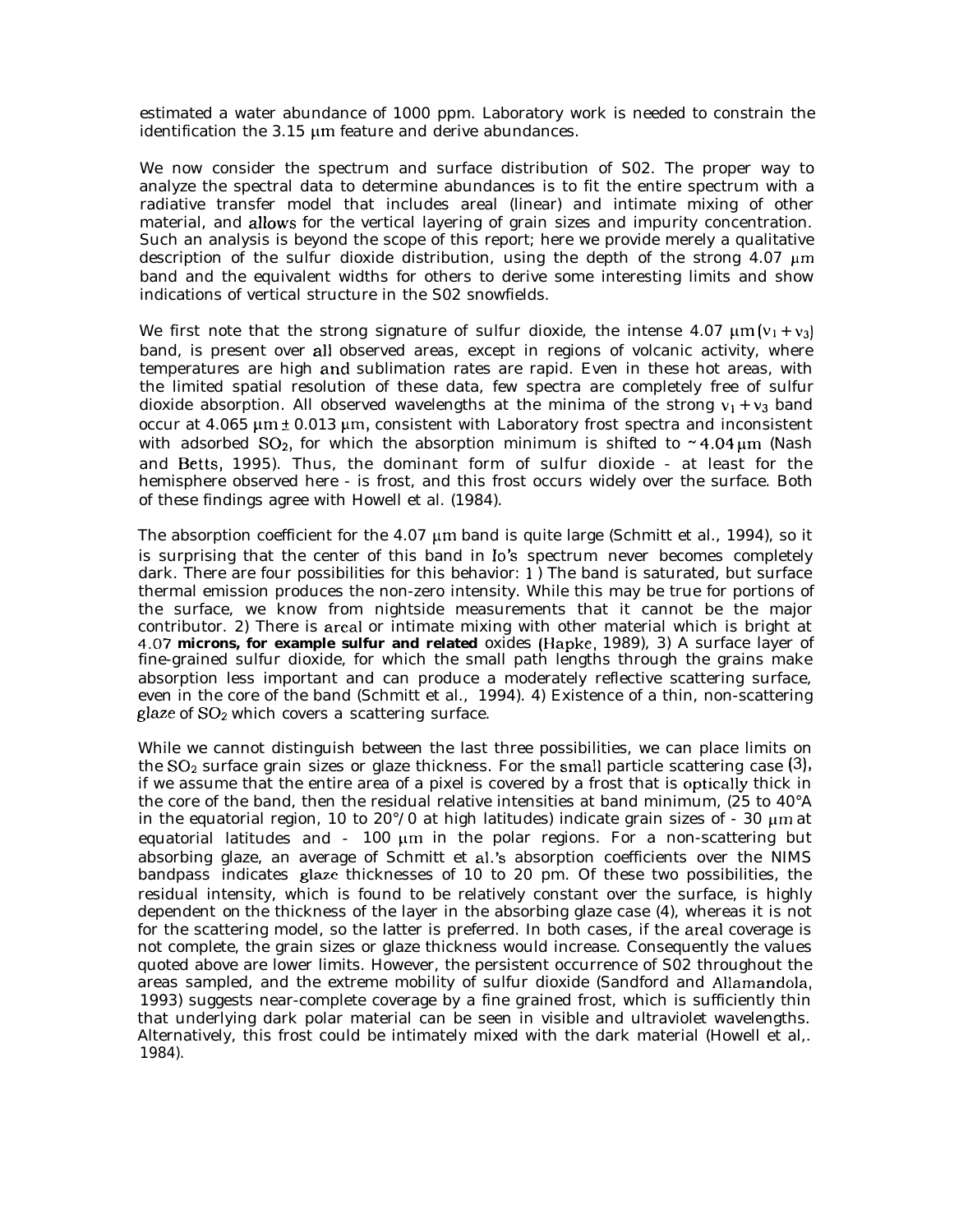In addition to this possible pervasive frost coating, there can have localized concentrations of thicker deposits - snowfields - that become evident in other S02 absorption bands. We investigate qualitative properties of the sulfur dioxide distribution using maps of the equivalent widths for three bands, a weak band at 3.35 pm, a stronger one at  $2.79 \mu m$ , and an even stronger on at 3.77 pm. We assume that these bands are formed solely by sulfur dioxide. The absorption depth of a feature, and the corresponding equivalent width, is a measure of the accumulated path length through the medium before the ray emerges from the medium. It depends on grain sizes of the refractive scatterers and number of scattering before escape, which in turn depends upon purity and optical depth of the medium. The dependencies are complex and nonlinear, so we use the equivalent widths as *qualitative* indicators of surface abundance. To reduce the influence of radiation-induced noise, a three-point running average was applied to all three dimensions of the spatial-spectral data cube, and for each pixel the equivalent widths were computed (see caption, Fig. 3 for wavelength intervals). Since we are performing averages over large areas, the resulting equivalent widths probably do not represent the maximum values. Results are shown in Fig. 2.

The 3.35  $\mu$ m absorption strength of SO<sub>2</sub> is quite weak, and in order to obtain any significant absorption it is necessary to traverse long path lengths, accomplished in diffuse reflectance with large grains and many scattering. In fact, it is difficult to make sufficiently large grains in the laboratory to produce this feature (cf. the diffuse reflectance spectra of Nash and Betts (1995)). The strength of Io's 3.35  $\mu$ m band is significant in the equatorial regions (Fig. 2D), indicating large grains. We can place lower limits to the grain sizes by assuming an optically thick, pure deposit of spherical grains of S02, and computing the predicted equivalent widths using radiative transfer theory and Schmitt et al.'s absorption coefficient. Fig. 3 shows the variation of equivalent width with particle size, indicating that grains of approximately 250 to 500 pm (or greater) are present in the equatorial regions of Io. If the S02 coverage is less than unity, or if other scatterers are present, the particle size estimate would be larger. This large-grained deposit shows good correlation with the *Voyager* bright areas and McEwen's  $(1988)$  SO<sub>2</sub> map.

The equatorial snowfield shows vertical structure. Theoretical equivalent widths for the stronger bands are also shown in Fig. 3, along with the equatorial measured values. While the weakest band indicates large grain sizes, the stronger bands, which are sensitive to much thinner and shallower depths in the medium, indicate smaller grains, being approximately 20 to 50  $\mu$ m in diameter from the 3.77  $\mu$ m band. Thus the snowfield is inhomogenous and the grain size increases with depth. This is reminiscent of terrestrial snow fields, where snow grains grow at the expense of smaller grains, reducing net surface tension energy. With continual deposition at the surface, the sizes increase with depth (and time). Subsurface growth and annealing of S02 crystals on IO has been discussed by Sandford and Allamondola ( 1993) and our results are consistent with their predictions.

For the rnidlatitude and polar regions,  $SO<sub>2</sub>$  is found to be present in variable concentrations, and shows correlation with the bright white regions in the *Vogager* map. These areas are probably not spatially resolved, so it is difficult to establish useful estimates or limits to abundance and sizes without performing detailed modelling.

The unknown absorber causing the  $1-1.5$  µm depression was mapped using the depth at 1.15  $\mu$ m (relative to the 1.70 pm value) and shown in Fig. 2C. The most striking aspect is the concentration in the southern polar region, distinctly different than the sulfur dioxide maps. The material is absent in the plume deposition ring surrounding Pele but is present outside, suggesting that it is being covered by the plume ejects. It is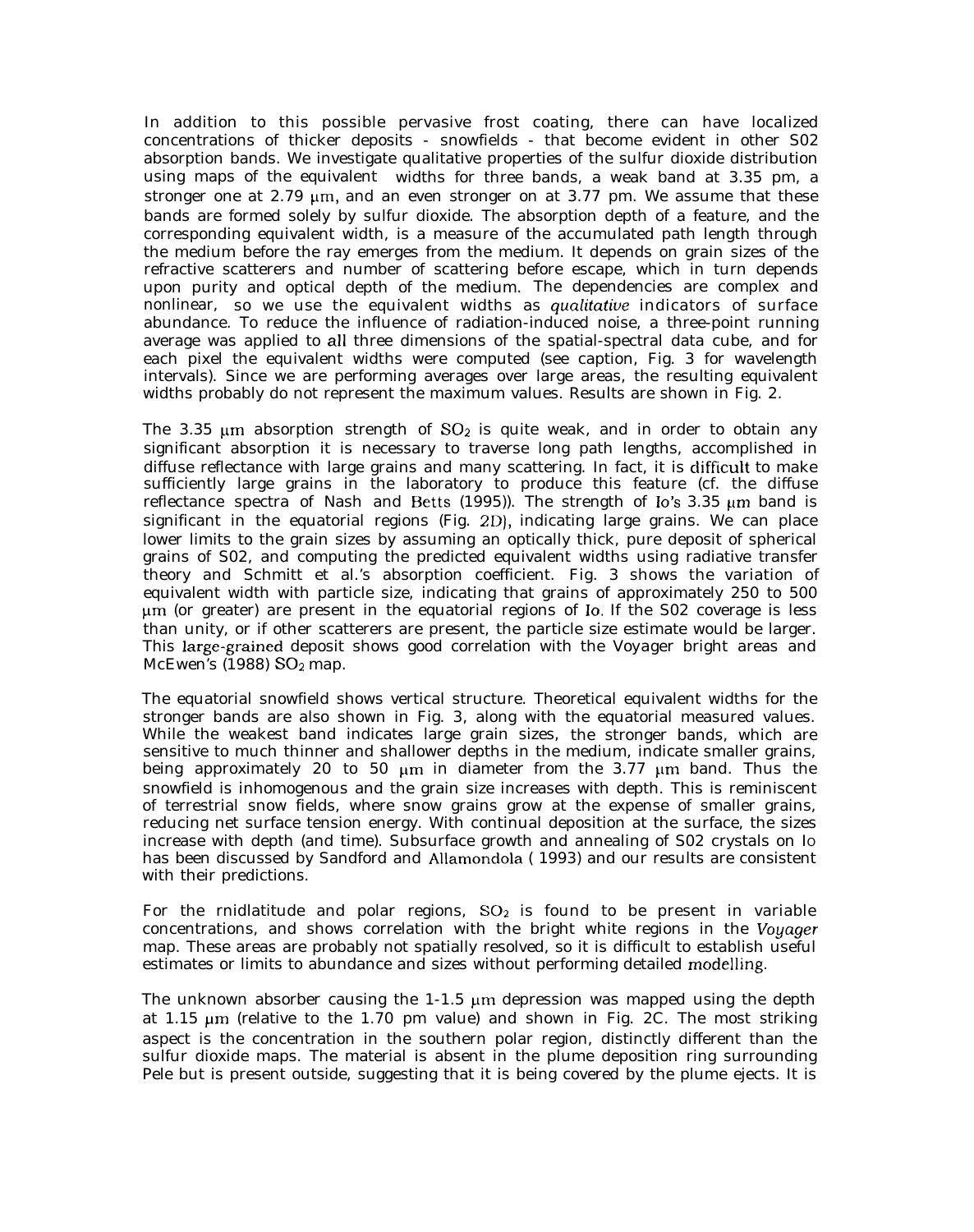also depleted in the visibly dark regions north of Colchis Regio and the area around Heiseb Patera. Equatorial and mid-latitudes show less than half of the concentration evident in the southern polar region.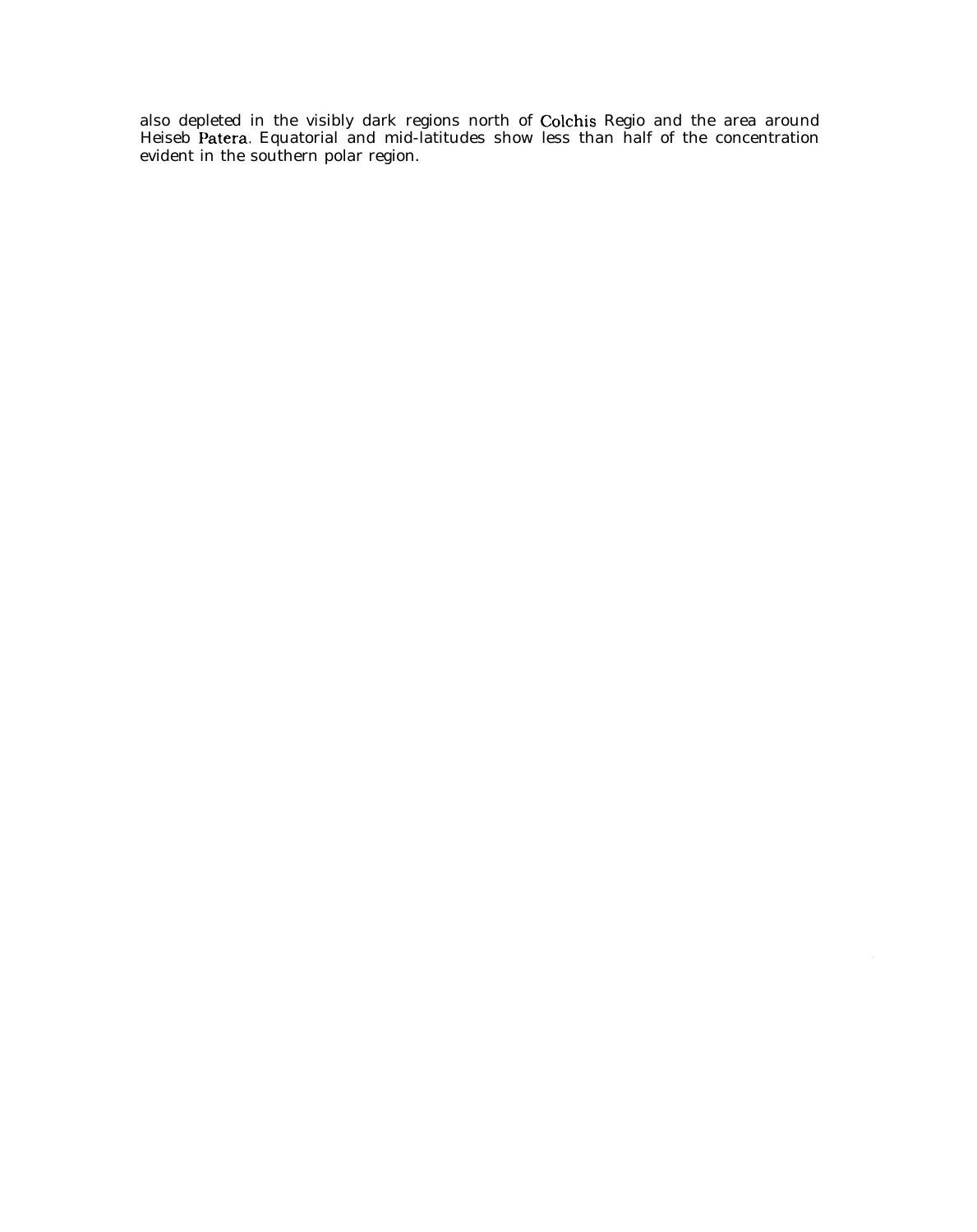*Acknowledgments.* We thank Jan Yoshimizu for expert image processing and Elias Barbinis, Jim Shirley, and Paul Herrera for sequencing and playback assistance. The Galileo Project is funded by the NASA Solar System Exploration Division. The work described herein was performed at the Jet Propulsion Laboratory, California Institute of Technology, under contract with the National Aeronautics and Space Administration.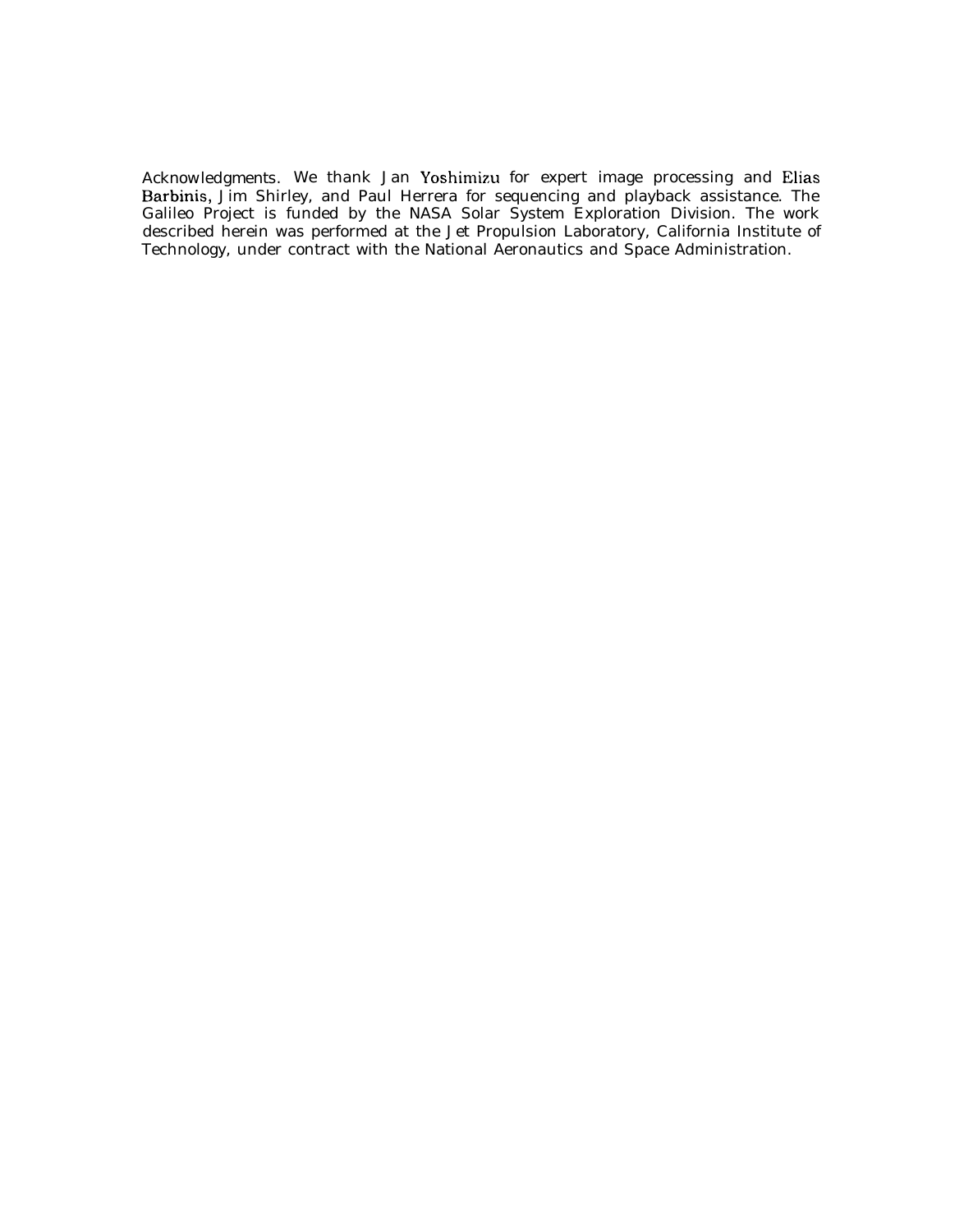## **REFERENCES**

Ballester, G. E., M. A. McGrath, D. F. Strobel, X. Zhu, P. D. Feldman, and H. W. Moos, Detection of the S02 atmosphere on Io with the Hubble Space Telescope, *Icarus* **111,** 2- 17, 1994,

Carlson, R. W., P. R. Weissman, W. D. Smythe, J. C. Mahoney, and the NIMS Science and Engineering Teams, Near Infrared Mapping Spectrometer Experiment on Galileo, *Space Sci. Rev.* 60, 457-502, 1992.

Fanale, F. P., W. P. Banerclt, L. S. Elson, T. V. Johnson, and R. W. Zurek, Io's surface: Its phase composition and influence on Io's atmosphere and Jupiter's magnetosphere, in *Satellites of Jupiter,* edited by D. Morrison, pp. 756-781, Univ. of Arizona Press, Tucson, 1982.

Hapke, B., Bidirectional reflectance spectroscopy I. Theory, J. *Geophgs. Res.* 86, 3039- 3054, 1981.

Hapke, B., The surface of Io: A new model, *Icarus 79, 56-74, 1989.*

Howell, R. R., D. P. Cruickshank, and F. P. Fanale, Sulfur dioxide on Io: Spatial distribution and physical state, *Icarus* 57, 83-92, 1984.

Kerton, C. R., F. P. Fanale, and J. R. Salvail, The state of S02 on Io's surface, *J . Geophys. Res.* **101, 7555-7563,** 1996.

Lellouch, E., M. Belton, 1. De Pater, G. Paubert, S. Gulkis, and T. Encrenaz, The structure, stability, and global distribution of Io's atmosphere, *Icarus* **98,** 271-295, 1992.

McEwen, A. S., Global color and albedo variations on Io, Icarus 73, 385-426, 1988

McEwen, A. S., SOz-rich equatorial basins and epeirogony of Io, *Icarus* **113, 415-422,** 1995.

Nash, D. B., F. P. Fanale., and R. M. Nelson, S02 frost: UV-Visible reflectivity and Io surface coverage, *Geophys. Res. Lett.* **7, 64-67, 1980.**

Nash, D. B., and B. H. Betts, Laboratory infrared spectra  $(2.3-23 \mu m)$  of SO<sub>2</sub> phases: Applications to Io surface analysis, Icarus 117, 402-419, 1995.

Nelson, R. M., A. Lane, D. Matson, F. Fanale, D. Nash, and T. Johnson, Io's longitudinal distribution of sulfur dioxide frost, Science 210, 784-786, 1980.

Pollack, J. B., F. C. Witteborn, E. F. Erickson, D. W. Strecker, B. J. Baldwin, and T. E. Bunch, Near Infrared spectra of the Galilean satellites: Observations and compositional implications, *Icarus* **36, 271-303, 1978.**

Pugh, L. A., and K. N. Rae, Intensities from infrared spectra, in *Molecular Spectroscopy: Modem Research,* edited by K. N. Rae, Vol. 2, 165-227, 1976.

Salama, F., L. J. Allamandola, F. C. Witteborn, D. P. Cruikshank, S. A. Sand ford, and J. D. Bregman, The 2.5-5.0  $\mu$ m spectra of Io: Evidence for H<sub>2</sub>S and H<sub>2</sub>O frozen in SO<sub>2</sub>, *Icarus* **83, 66-82, 1990.**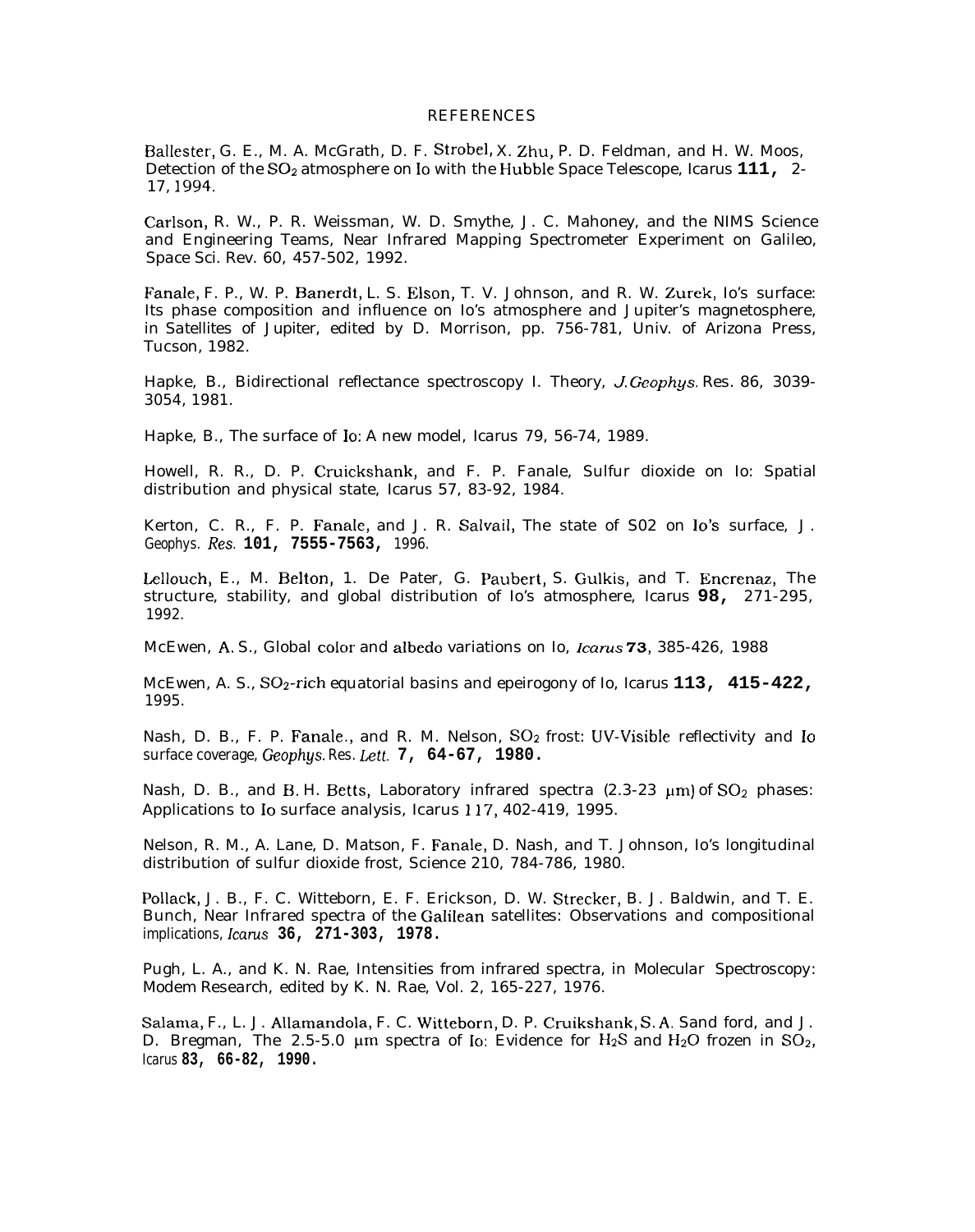Sandford, S. A., and L. J. Allamandola, The condensation and vaporization of ices containing  $SO_2$ , H2S, and  $CO_2$ : Implications for Io. Icarus **106, 478-488,** 1993.

Sandford, S. A., T. R. Gabelle, F. Salama, and D. Goorvitch, New narrow infrared absorption features in the spectrum of Io between 3600 and 3100 cm<sup>-1</sup> (2.8-3.2  $\mu$ m), *Icarus* **110, 292-302 (1994).**

Sartoretti, P., M. A. McGrath, and F. Paresce, Disk-resolved imaging of Io with the Hubble Space Telescope, *Icarus* **108, 272-284, 1994.**

Schmitt, B., C. deBergh, E. Lellouch, J.-P. Maillard, A. Barbe, and S. Doute, Identification of three absorption bands in the 2-pm spectrum of Io, *Icarus* **111,** *79-105, 1994.*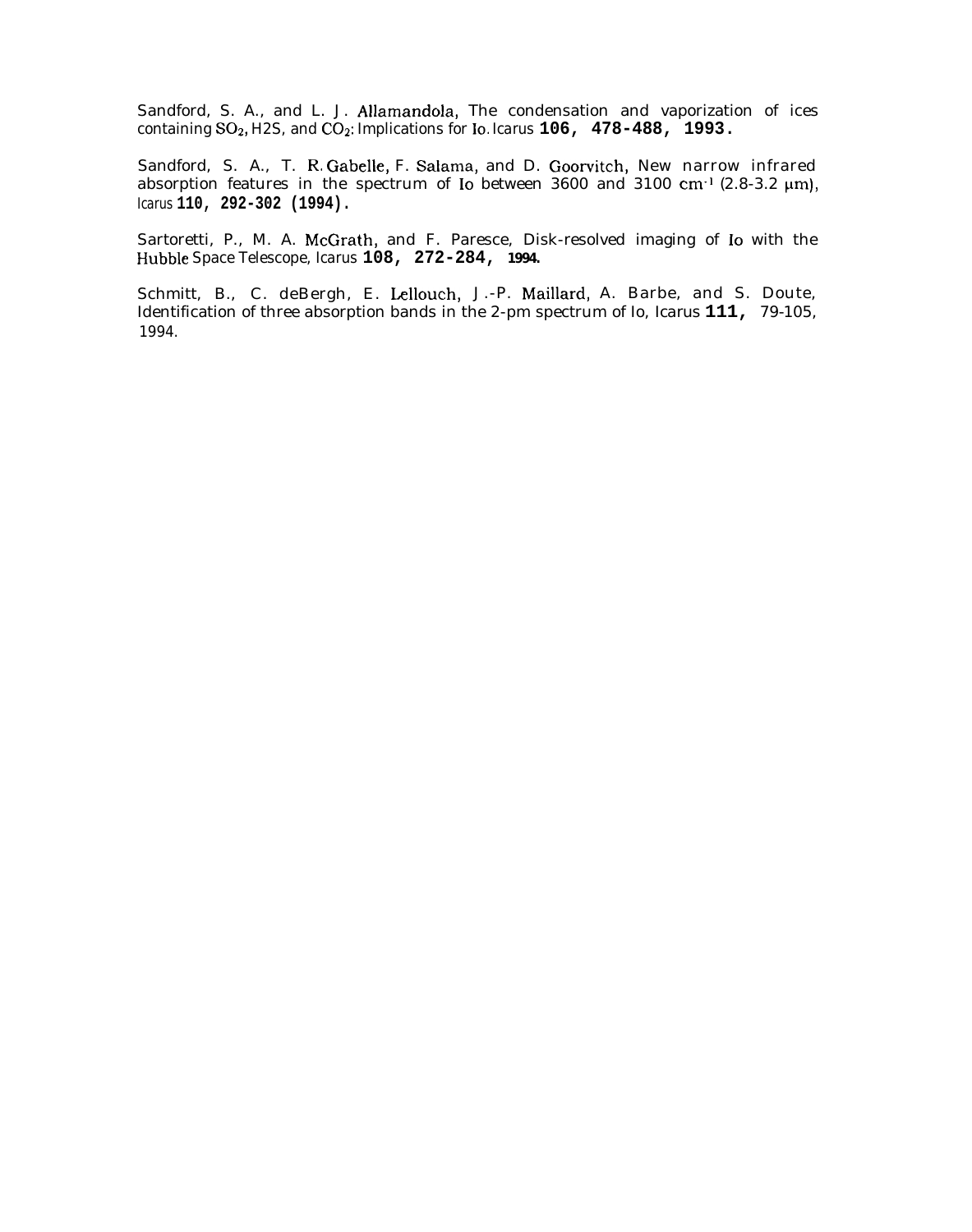## FIGURE CAPTIONS

Fig. 1, Spectrum of Io obtained by averaging data for the -200° meridian, avoiding obvious hot spots.  $SO_2$  band identifications of Schmitt et al. (1994) and Nash and Betts (1995) are shown. The weak absorption at  $3.15 \mu m$  may be due to the O-H stretch transiticm, i.e. a hydroxide, hydrate; or perhaps water. The broad absorption in the 1 µm region could be due to iron-containing minerals.

Fig. 2. Band Maps of Io. A) *Voyager* map corresponding to Galileo's view during the G21NHRSPEC observing sequence. The equatorial white area is Colchis Patera B) NIMS image at  $5 \mu m$ , showing active volcanic hotspots. Pele and Pillan are at the left. C) Band depth map of the broad 1  $\mu$ m absorber, where we plot the depth at 1.2  $\mu$ m, relative to the value at 1.7 pm. The full depth of the band is larger (see Fig. 1). Note the enhancement in the southern polar region, D) Equivalent width map for the weak 3.35  $\mu$ m band, showing equatorial concentration of SO<sub>2</sub>. E) Equivalent width map for 2.79 pm band, and F) the  $3.77 \mu m$  band.

Fig. 3. Curve-of-growth of equivalent widths and observed values for Colchis Regio. Theoretical values are computed for diffuse reflectance from an optically thick medium of pure S02 spheres, and are shown for the three bands considered as the thin lines. The range of observed equivalent widths for the Colchis region are indicated by the thicker portions. The inferred grain size varies with band strength, indicative of vertical variations in sizes of the SO<sub>2</sub> particles. The theoretical values were computed using Schmitt et al's. (1994) absorption cross sections and Hapke's (1981) radiative transfer formulation. The hi-hemispherical albedo was used for computing equivalent widths. The integration intervals used were:  $3.28-3.43$  pm,  $2.71-2.87$   $\mu$ m,  $3.69-3.82$  pm.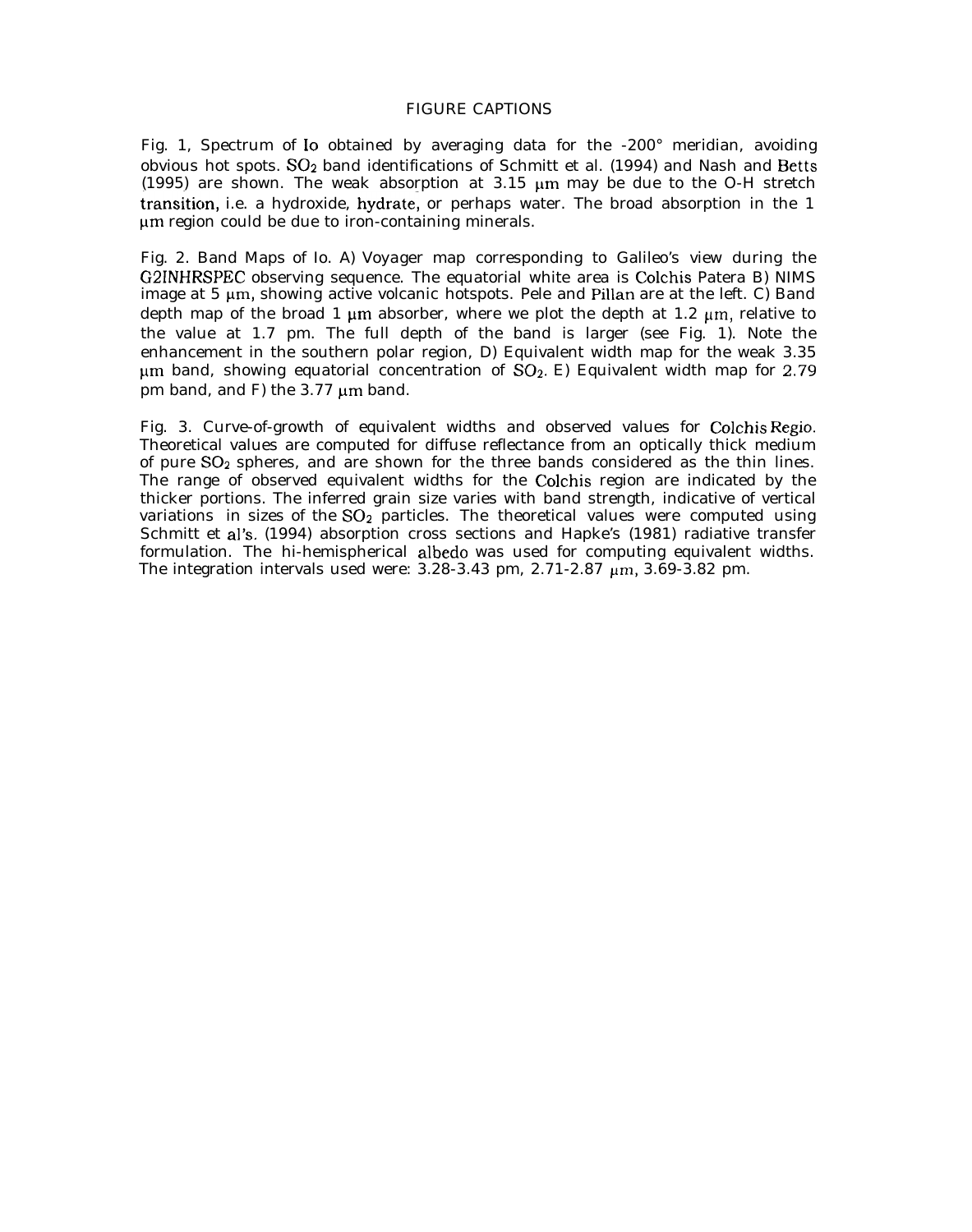Fig 1.